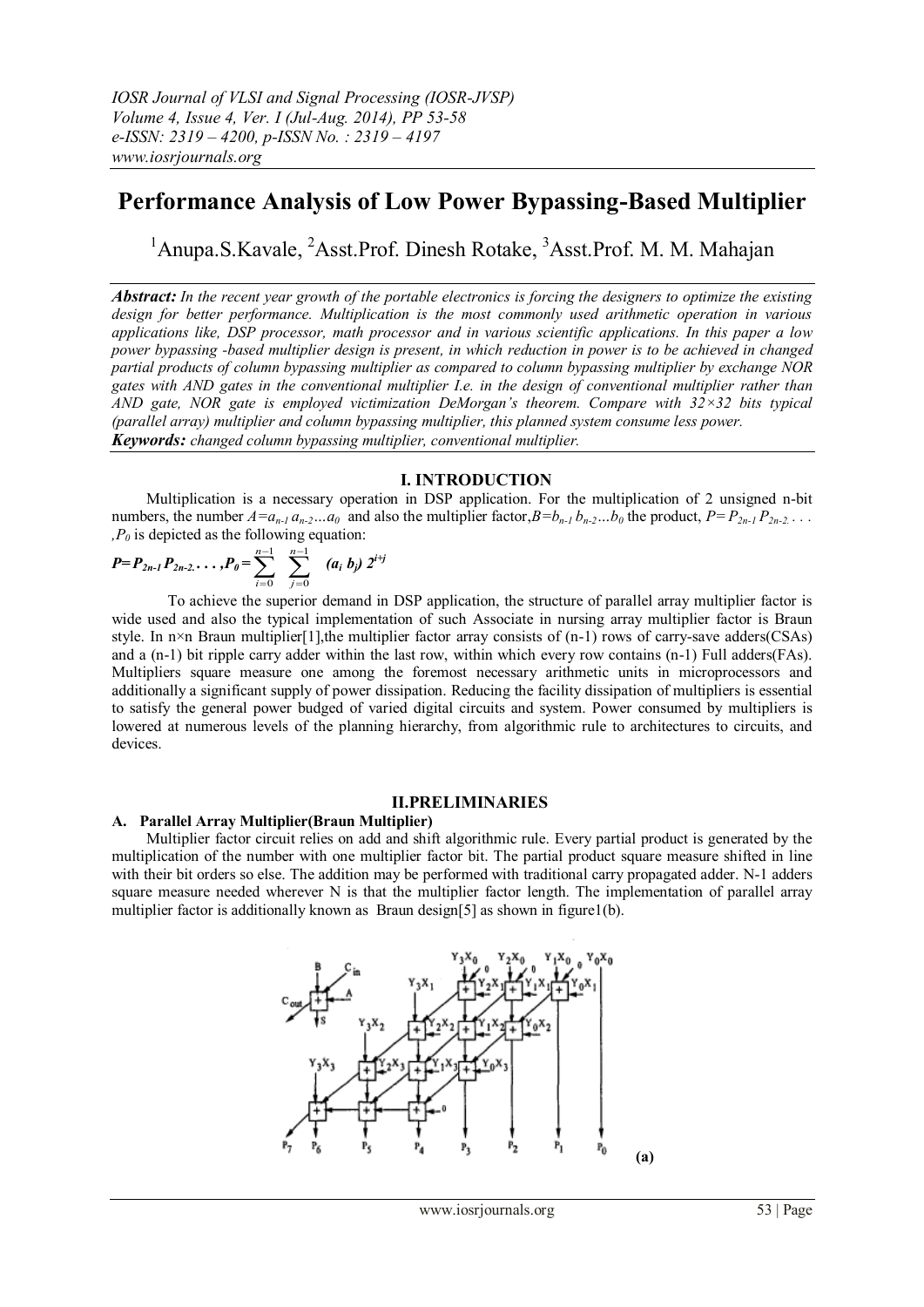

**Figure 1: (a)** multiplier array,**(b)** Braun design

# **B. Low Power Bypassing Based Multiplier**

# **Column bypassing multiplier:**

For a low-power column-bypassing multiplier [3], the addition operations in the  $(i+1)$ th column can be bypassed if the bit,  $a_i$  in the multiplicand is 0, In the multiplier design shown in Fig(2), the modified FA is simpler than that in the row bypassing multiplier. Each modified FA in the CSA array is only attached by two tri-state buffers and one 2-to-1multiplexer. As the bit,  $a_i$ , in the multiplicand is 0, their inputs in the  $(i+1)^{th}$ column will be disabled and the carry output in the column must be set to be 0 to produce the correct output. Hence, the protecting process can be done by adding an AND gate at the outputs of the last row of CSAs.

The column bypassing multiplier (CBM) only needs two tri-state gates and one multiplexer in a adder cell. When  $y_j$  is 0 then the corresponding diagonal cells are functioning unnecessarily. In all these cells the partial products  $x_i \times y_i$  and the carry inputs are zero for  $i = 0,1,...,n-1$  and this chain does not contribute to the formation of the product. Consequently, the sum output of the above cell can bypass this unimportant diagonal with the use of transmission gates. To achieve all of the above we can replace the Full Adder cell shown in ―Figure 2(a) with the cell in ―Figure 2(b) called the Full Adder Bypassing (FAB) cell. The transmission gates in the FAB cell lock the inputs of the full adder to prevent any transitions when  $y = 0$ , and a multiplexer propagates the sum input to the sum output. When  $y = 1$ , the sum output of the full adder is passed.



**Figure 2:** column bypassing multiplier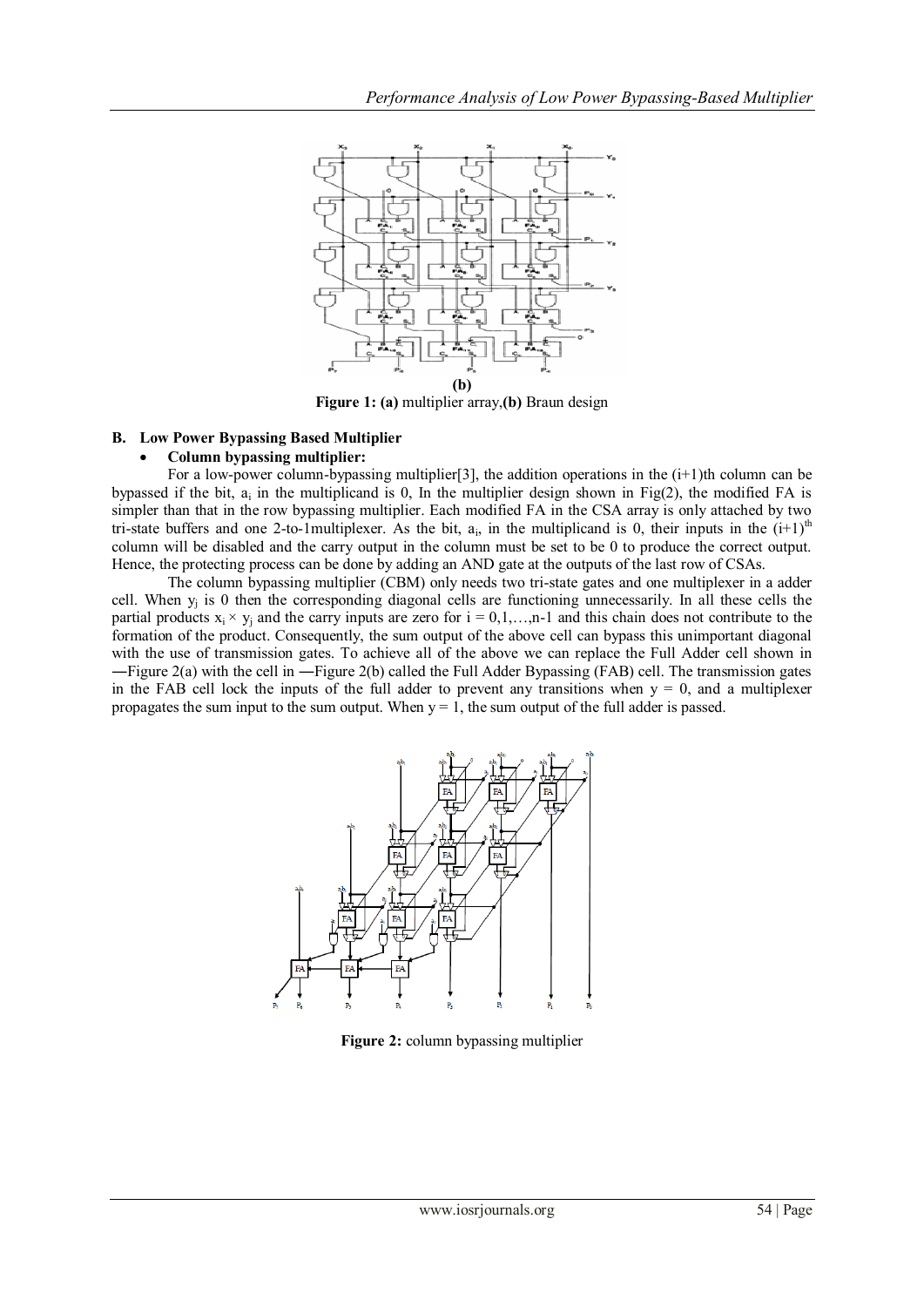

## **Multiplier Design**

The column bypassing multiplier is shown in Fig (1). Note that we only need two tri-state gates and one multiplexer in a modified adder cell. If  $a_i=0$ , the FA will be disabled. We do not need a tri-state gate for the carry input (Ci-1, j), and the reason is given as follows. For a Braun multiplier, there are only two inputs for each FA in the first row (i.e. row 0). Therefore, when  $a_i=0$ , the two inputs of FA0, j are disabled, and thus its output carry bit will not be changed. In the bottom of the CSA array, we need to set the carry outputs to be 0. Otherwise, the corresponding FAs may not produce the correct outputs since their inputs are disabled. This is done by adding an AND gate at the outputs of the last-row CSA adders To understand the column bypassing technique, let's take an example of  $4\times4$  multiplication as shown in Figure 2(c), which executes 1010\*1111.



**Fig 2(c):** Multiplication in column bypassing

It can be verified that, for FAs in the first and third diagonals, two out of the three input bits are 0: the "carry" bit from its upper right FA, and the partial product  $a_i$   $b_i$  (note that a0=a2=0). As a result, the output carry bit of such an FA is 0, and the output sum bit is simply equal to the third bit, which is the 'sum' output of its upper FA.

# **III. THE PROPOSED DESIGN**

# **Modified column bypassing multiplier:**

We propose a multiplier design in which partial products of column bypassing multiplier is modified. In the column bypassing multiplier, column can be disabled if the corresponding bit in the multiplicand is 0. There are two advantages to this approach. First, it eliminates the extra correcting circuit as shown in Fig. 2. Secondly, the modified FA is simpler than that used in the row-bypassing multiplier [2]. In the Proposed multiplier design instead of using AND gates we used NOR gates .The basic process of binary array multiplication involves the AND operation of multiplicand and multiplier bits and subsequent addition. NOR gates are used instead of AND in accordance with the De Morgan's Law:  $A.B = (A' + B')'$ 

# **Hardware Modification:**

To design 4 x 4 bit multiplier we have a tendency to need sixteen AND gates, of that every AND gate consists of 6 transistor.a similar hardware will replaced by NOR gate that consists of solely four transistors .This reduction in hardware results into less power consumption.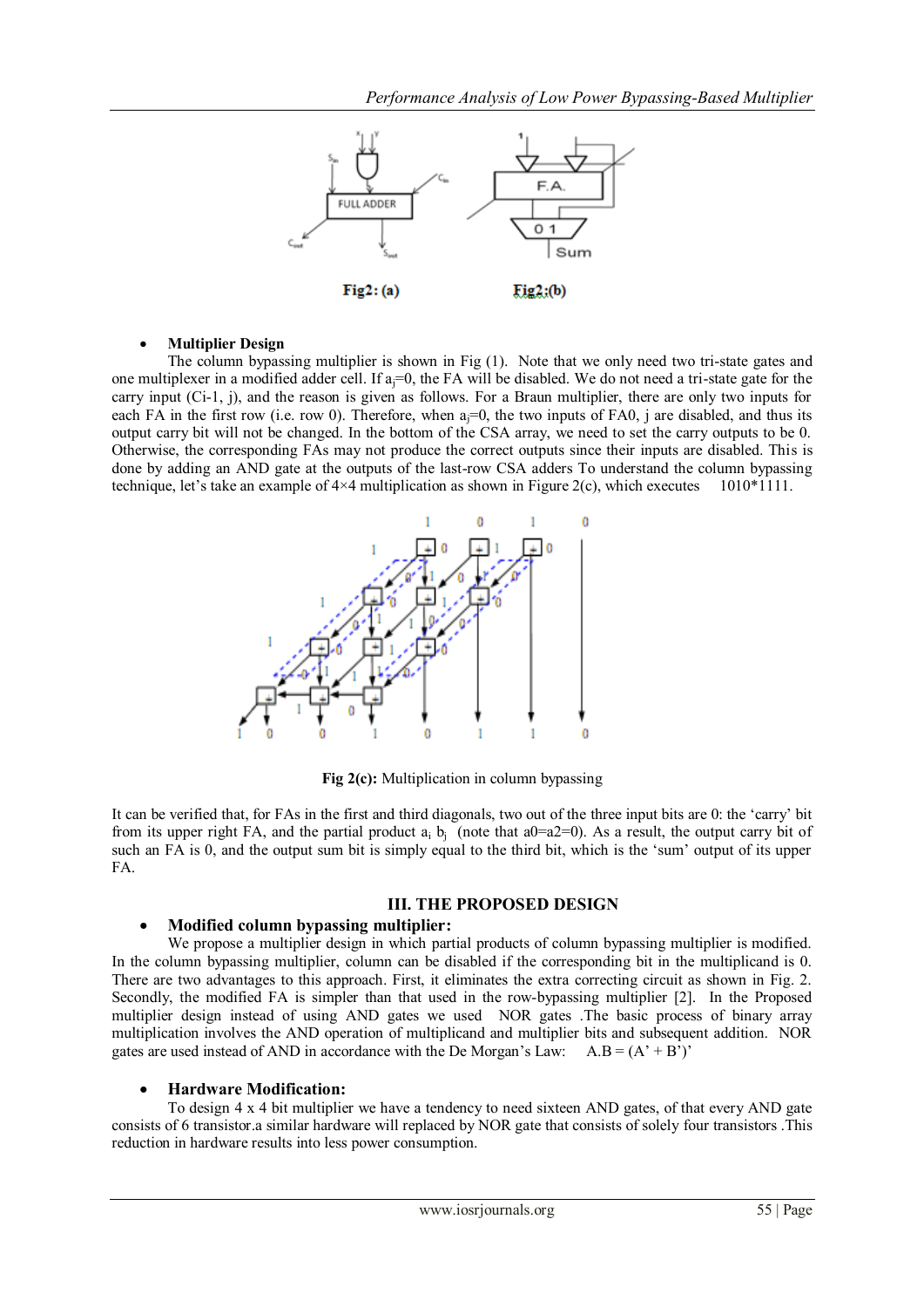

Figure 3: the circuit of CMOS AND gate and CMOS NOR gate.

Thus, for a m<sup>\*</sup> n multiplier factor, the projected technique introduces  $m + n$  further inverters beside dynamic m\*n AND gates to m\*n NOR gates, effectively saving  $(m*n - (m + n))$  inverters or  $2*(m*n - (m+n))$ transistors. Figure (3) shows projected multiplier factor style with the replacement of AND gate with a NOR gate in partial product of column bypassing multiplier, ensuing into demand of less no. of transistor than the traditional style. The inputs are given in inverted form I.e. using NOT gate as shown in table I below:

| Table I: Circuit Analysis of hardware modified for 32 bit multiplier |  |
|----------------------------------------------------------------------|--|
|----------------------------------------------------------------------|--|

|                              | No. of AND    | No of         | No of                                  | No of transistors for |            |
|------------------------------|---------------|---------------|----------------------------------------|-----------------------|------------|
|                              | $gates(n^2)$  | transistors   | NOR and<br><b>NOT</b><br>gates $(n^2)$ | NOR gate              | NOT gate   |
| For 32-bit<br>multiplication | $32^{2}=1024$ | $1024*6=6144$ | 1024 & $64$                            | $1024*4=4096$         | $64*2=128$ |
| Total transistor             |               | 6144          |                                        | $4096+128=4224$       |            |

# **IV.RESULT**

 The performance analysis has been carried out on the proposed multiplier by performing simulations on Quartus II(8.1) and compared with the existing multipliers i.e Braun multiplier and column bypassing multiplier. Simulations are performed for  $32\times32$  bit multiplier. Results shown in figure 4,5,6 are for particular inputs 22222222×FFFFFFFF.Similar result can also be obtain for other inputs. The power analysis and actual time is listed in Table II.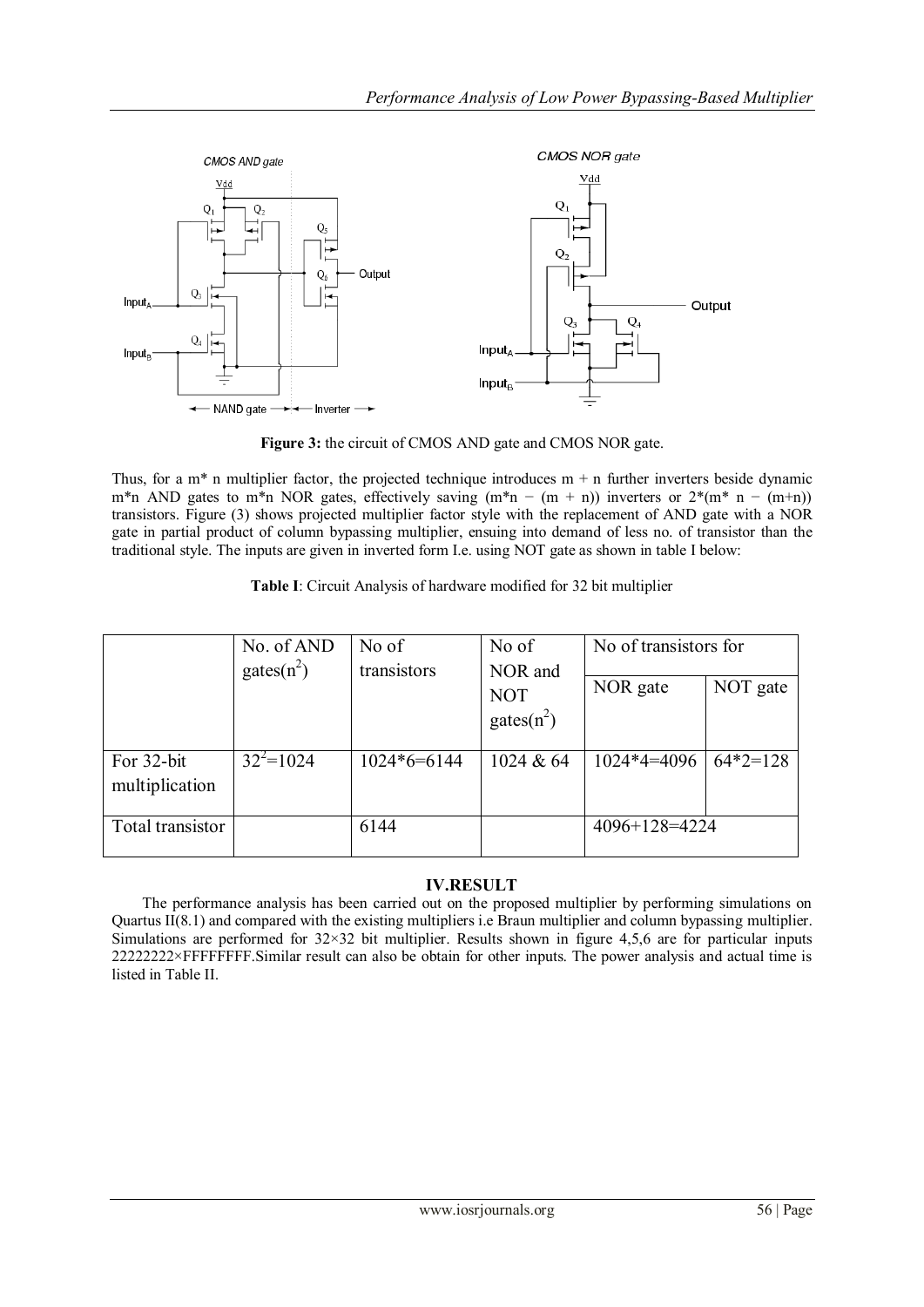# *Performance Analysis of Low Power Bypassing-Based Multiplier*

|                                                  |         | 50.0 <sub>ns</sub> |                  | $60.0 \text{ ns}$ |
|--------------------------------------------------|---------|--------------------|------------------|-------------------|
|                                                  | Name    |                    |                  |                   |
|                                                  | Ξð      |                    | 2223222          |                   |
| <b>i</b><br><b>i</b><br><b>i</b><br><br><b>i</b> | Ξb      |                    | FFFFFFFF         |                   |
|                                                  | l∃ prod |                    | 22223221DDDDCDDE |                   |
|                                                  |         |                    |                  |                   |
|                                                  |         |                    |                  |                   |

| PowerPlay Power Analyzer Status        | Successful - Mon May 12 20:56:18 2014           |
|----------------------------------------|-------------------------------------------------|
| Quartus II Version                     | 8.1 Build 163 10/28/2008 SJ Web Edition.        |
| <b>Revision Name</b>                   | multiplier                                      |
| Top-level Entity Name                  | multiplier                                      |
| Family                                 | Cyclone II                                      |
| Device                                 | EP2C5F256C6                                     |
| Power Models                           | Final                                           |
| <b>Total Thermal Power Dissipation</b> | 124.65 mW                                       |
| Core Dynamic Thermal Power Dissipation | $10.88 \text{ mW}$                              |
| Core Static Thermal Power Dissipation  | 18.21 mW                                        |
| 1/0 Thermal Power Dissipation          | 95.57 mW                                        |
| Power Estimation Confidence            | High: user provided sufficient toggle rate data |
|                                        |                                                 |

**Figure 4:** simulation and power analysis of 32× 32 bit Braun multiplier

|                | Name     |    | 50.0 <sub>ns</sub> | 60.0 ns | PowerPlay Power Analyzer S<br>Quartus II Version<br><b>Revision Name</b><br>Top-level Entity Name                                                              |
|----------------|----------|----|--------------------|---------|----------------------------------------------------------------------------------------------------------------------------------------------------------------|
| <u>đ</u><br>73 | Ξa<br>Ξb |    | FFFFFFF            |         | Family<br>Device<br>Power Models                                                                                                                               |
| 56             | 国 prod   | HO |                    |         | <b>Total Thermal Power Dissipal</b><br>Core Dynamic Thermal Powe<br>Core Static Thermal Power D<br>1/0 Thermal Power Dissipatio<br>Power Estimation Confidence |

| PowerPlay Power Analyzer Status         | Successful - Mon May 12 21:08:45 2014           |
|-----------------------------------------|-------------------------------------------------|
| Quartus II Version                      | 8.1 Build 163 10/28/2008 SJ Web Edition         |
| <b>Revision Name</b>                    | multiplier                                      |
| Top-level Entity Name                   | multiplier                                      |
| Family                                  | Cyclone II                                      |
| Device                                  | EP2C5F256C6                                     |
| Power Models                            | Final                                           |
| <b>Total Thermal Power Dissipation</b>  | 108.26 mW                                       |
| Core Dynamic Thermal Power Dissipation. | $8.05 \text{ mW}$                               |
| Core Static Thermal Power Dissipation   | 18.17 mW                                        |
| 1/0 Thermal Power Dissipation           | 82.03 mW                                        |
| Power Estimation Confidence             | High: user provided sufficient toggle rate data |

**Figure 5:** Simulation result and power analysis of 32× 32 bit column bypassing multiplier

|    | Name   | 50.0 <sub>ns</sub> | 60.0 ns<br>PowerPlay Power Analyzer Status<br>Successful - Mon May 12 21:23:06 2014<br>8.1 Build 163 10/28/2008 SJ Web Edition<br>Quartus II Version<br><b>Revision Name</b><br>multiplier<br>Top-level Entity Name<br>multiplier |  |
|----|--------|--------------------|-----------------------------------------------------------------------------------------------------------------------------------------------------------------------------------------------------------------------------------|--|
| Ñ  |        | ,,,,,,,,,          | Cyclone III<br>Family<br>Device<br>EP3C5F256C6                                                                                                                                                                                    |  |
| Ĵ  | Ξb     | FFFFFFFF           | Power Models<br>Final<br>93.52 mW<br>Total Thermal Power Dissipation                                                                                                                                                              |  |
| 50 | 图 prod |                    | 4.86 mW<br>Core Dynamic Thermal Power Dissipation<br>Core Static Thermal Power Dissipation<br>46.39 mW<br>1/0 Thermal Power Dissipation<br>42.27 mW                                                                               |  |
|    |        |                    | Power Estimation Confidence<br>High: user provided sufficient toggle rate data                                                                                                                                                    |  |